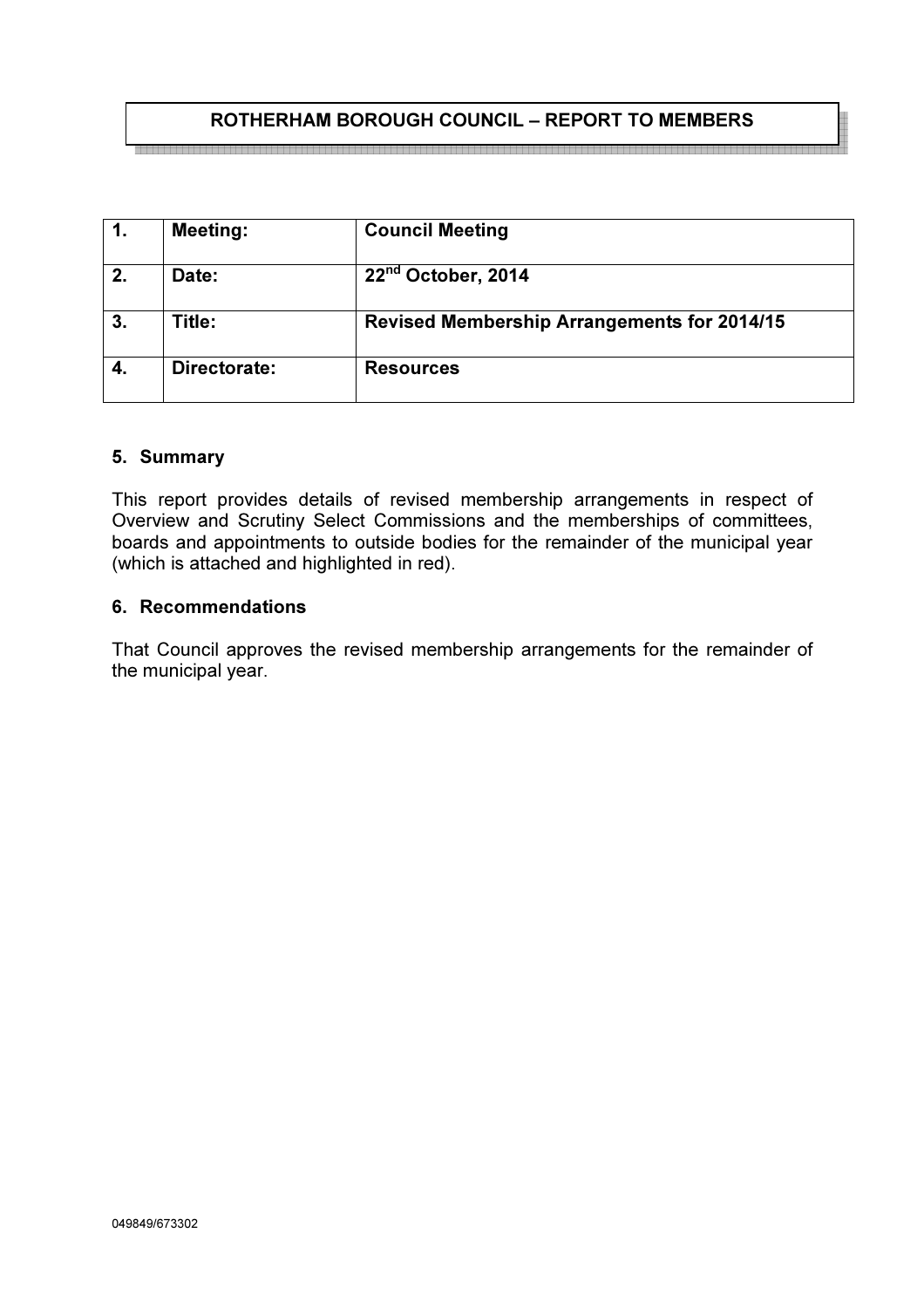# 7. Proposals and Details

Following a refresh of the Council's Cabinet there have been various changes to memberships of select commissions, boards, panels and committees, which are now presented for approval (as attached with the revisions highlighted in red).

The number of members on each commission will remain at twelve.

The requirements of Section 15 of the Local Government and Housing Act 1989 in respect of political balance have been taken into account in the allocation of seats on committees and boards.

## 8. Finance

None

## 9. Risks and Uncertainties

None

## 10. Policy and Performance Agenda Implications

None

## 11. Background Papers and Consultation

File held by the Monitoring Officer.

Contact Name: Jacqueline Collins, Director of Legal and Democratic Services, telephone 01709 8255768 or e-mail jacqueline.collins@rotherham.gov.uk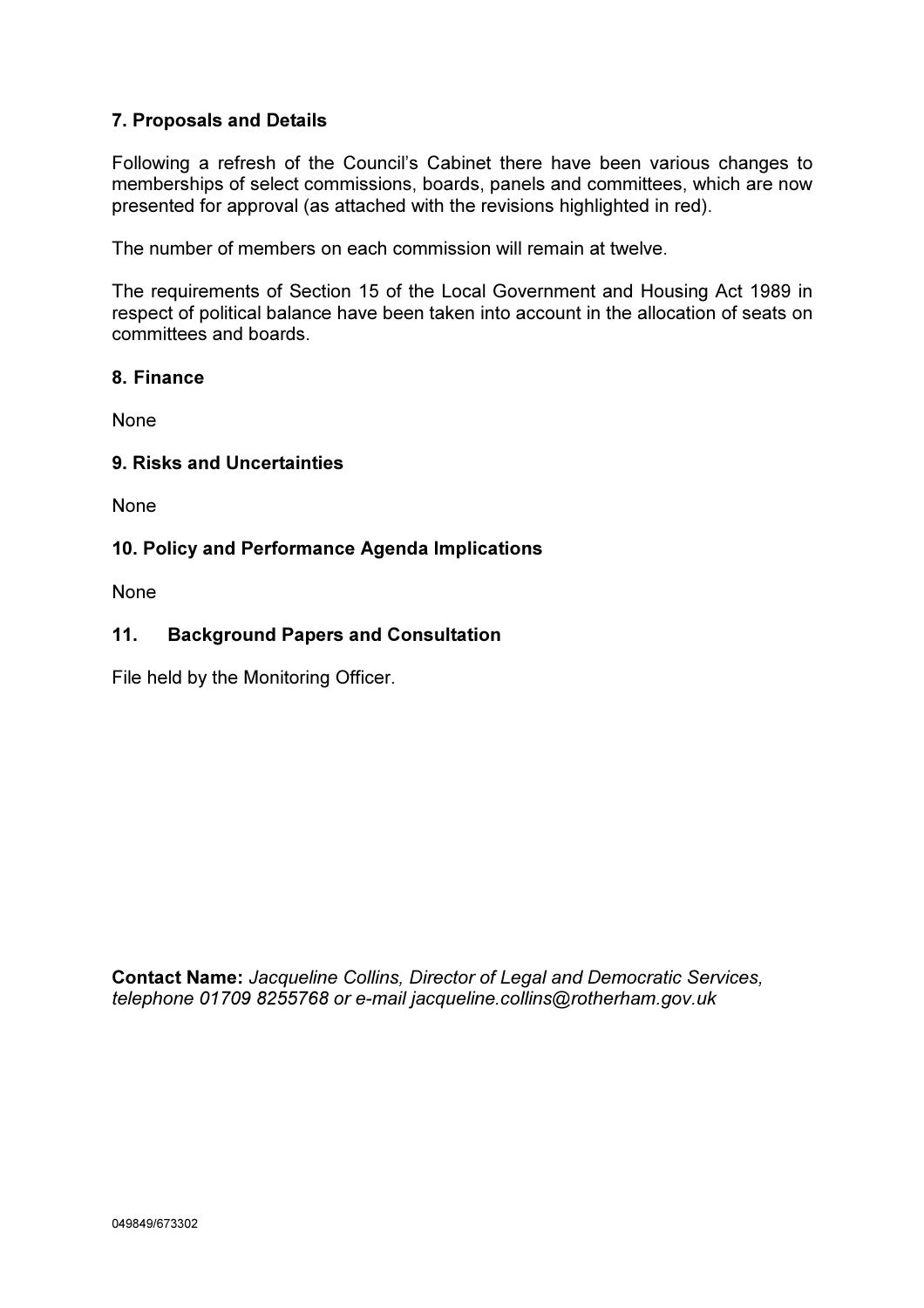## MEMBERSHIP ARRANGEMENTS FOR 2014/2015

### Cabinet Advisers:-

Leader and Deputy Leader – Councillor Gosling (Senior Adviser) together with Councillor Sims and Councillor Beaumont (Safeguarding)

Planning, Highways and Street Scene Services – Councillor Clark (Senior Adviser) together with Councillor Swift

Communities and Cohesion – Councillor Wallis (Senior Adviser) together with Councillor Astbury

Education and Public Health Services – Councillor Lelliott (Senior Adviser) together with Councillor Roche

Adult Social Care – Councillor Pitchley (Senior Adviser) together with Councillor Andrews

Safe and Attractive Neighbourhoods – Councillor Roddison (Senior Adviser) together with Councillor Godfrey

Finance – Councillor Buckley (Senior Adviser) together with Councillor Tweed Business Growth and Regeneration – Councillor Whysall (Senior Adviser) together with Councillor Sansome

#### Area Assemblies:-

|                                                                               | Chairman            | <b>Vice-Chairman</b> |
|-------------------------------------------------------------------------------|---------------------|----------------------|
| <b>Wentworth North</b>                                                        | J. Hamilton Sansome |                      |
| (Hoober, Wath, Swinton)<br><b>Rotherham North</b>                             | Johnston            | Sims                 |
| (Keppel, Wingfield, Rotherham West)<br><b>Rotherham South</b>                 | Dodson              | Wallis               |
| (Rotherham East, Boston Castle, Sitwell)<br><b>Wentworth South</b>            | N. Hamilton Currie  |                      |
| (Rawmarsh, Valley, Silverwood)<br><b>Rother Valley West</b>                   | Swift               | <b>Buckley</b>       |
| (Brinsworth/Catcliffe, Rother Vale, Holderness)<br><b>Rother Valley South</b> | Havenhand Dalton    |                      |
| (Dinnington, Anston/Woodsetts, Wales)<br><b>Wentworth Valley</b>              | Ellis               | Godfrey              |
| (Maltby, Hellaby, Wickersley)                                                 |                     |                      |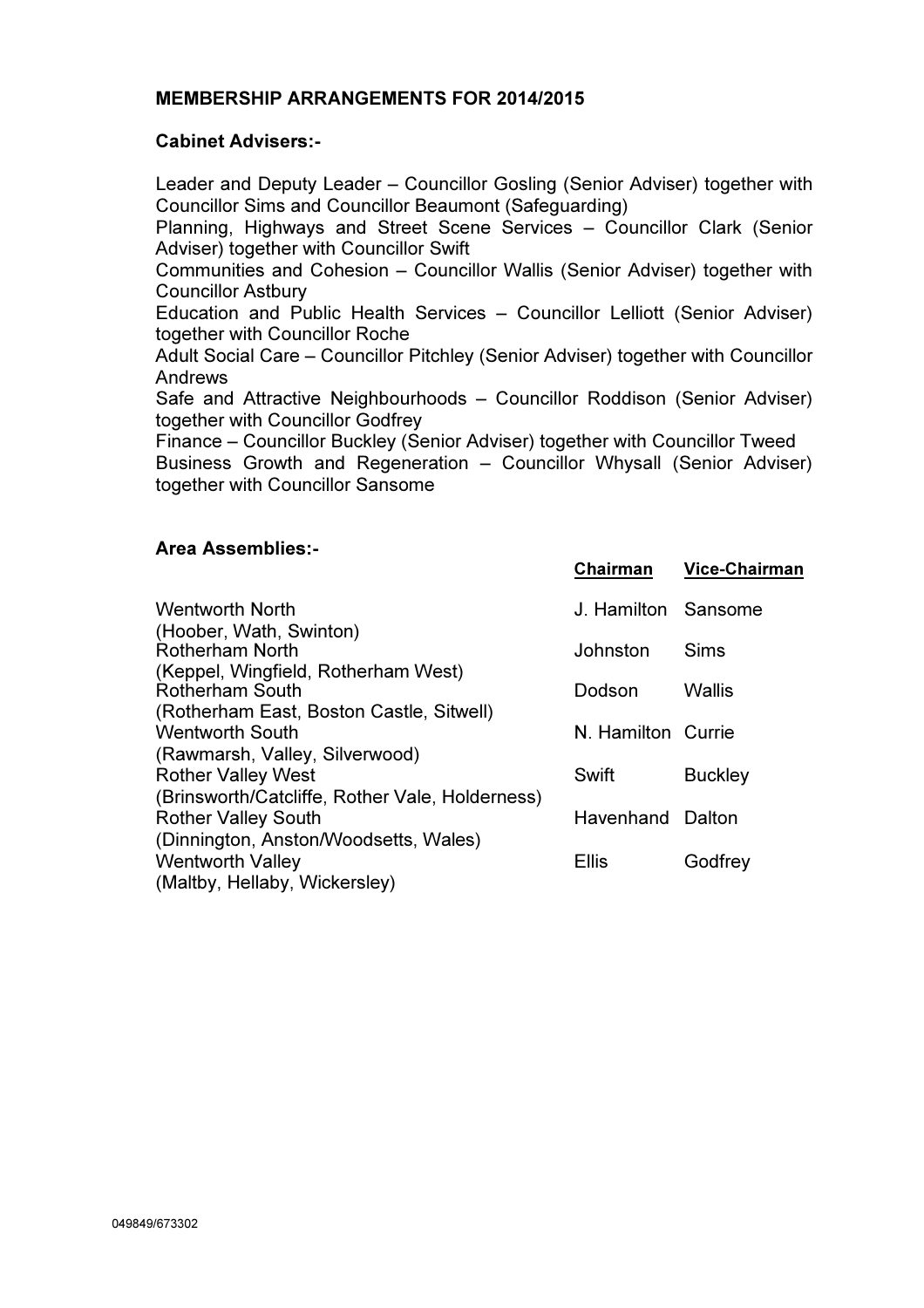# REGULATORY BOARDS

### Standards Committee:-

Councillor Finnie Councillor Godfrey Councillor Gosling (Chairman) Councillor Middleton Councillor Pitchley Councillor Sansome Councillor Sims (Vice-Chairman Councillor Tweed (8)

Independent Members:-

Mr. I. Daines Mr. P. Edler Ms. J. Porter

Parish Council Representatives:-

Councillors D. Bates, D. Rowley and R. Swann.

### Licensing Board:-

Councillor Andrews Councillor Beck Councillor Buckley Councillor Cutts Councillor Dalton (Chairman) Councillor Dodson Councillor Doyle Councillor Ellis Councillor Foden (Vice-Chairman) Councillor Hamilton, J. Councillor Hamilton, N. Councillor Havenhand Councillor McNeely Councillor Parker Councillor Reeder Councillor Reynolds Councillor Roddison Councillor Sangster Councillor Sharman Councillor Sims Councillor Swift (21)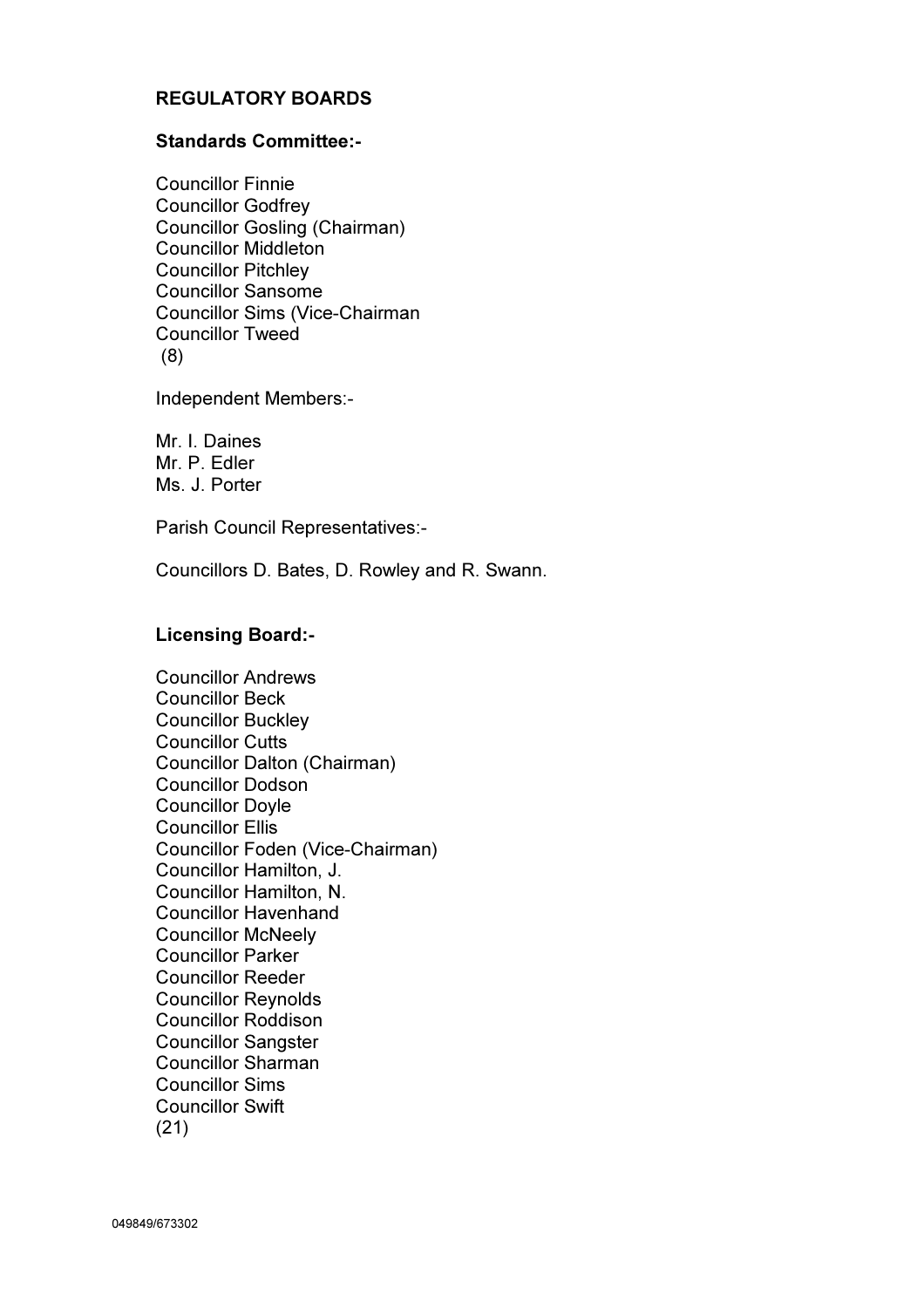## Licensing Committee:-

Councillor Andrews Councillor Beck Councillor Cutts Councillor Buckley Councillor Dalton (Chairman) Councillor Doyle Councillor Foden (Vice-Chairman) Councillor Hamilton, J. Councillor Hamilton, N. Councillor Havenhand Councillor McNeely Councillor Parker Councillor Reeder Councillor Sangster Councillor Swift (15)

## Planning Board:-

Councillor Astbury Councillor Atkin (Chairman) Councillor Currie Councillor Dodson (Vice-Chairman) Councillor Godfrey Councillor Kaye Councillor Middleton Councillor Pitchley Councillor Roddison Councillor Russell Councillor Smith Councillor Turner Councillor Tweed Councillor M. Vines Councillor Whysall (15)

Substitutes:- Councillors Beaumont (Wentworth Valley), Vacancy (Rother Valley South), Councillor Sims (Rotherham North), Vacancy (Rotherham South), Lelliott (Rother Valley West), Sansome (Wentworth North) and N. Hamilton (Wentworth South).

### Audit Committee:-

Councillor Cowles Councillor Kaye (Vice-Chairman) Councillor Sangster (Chairman) Councillor Sharman Councillor Sims (5)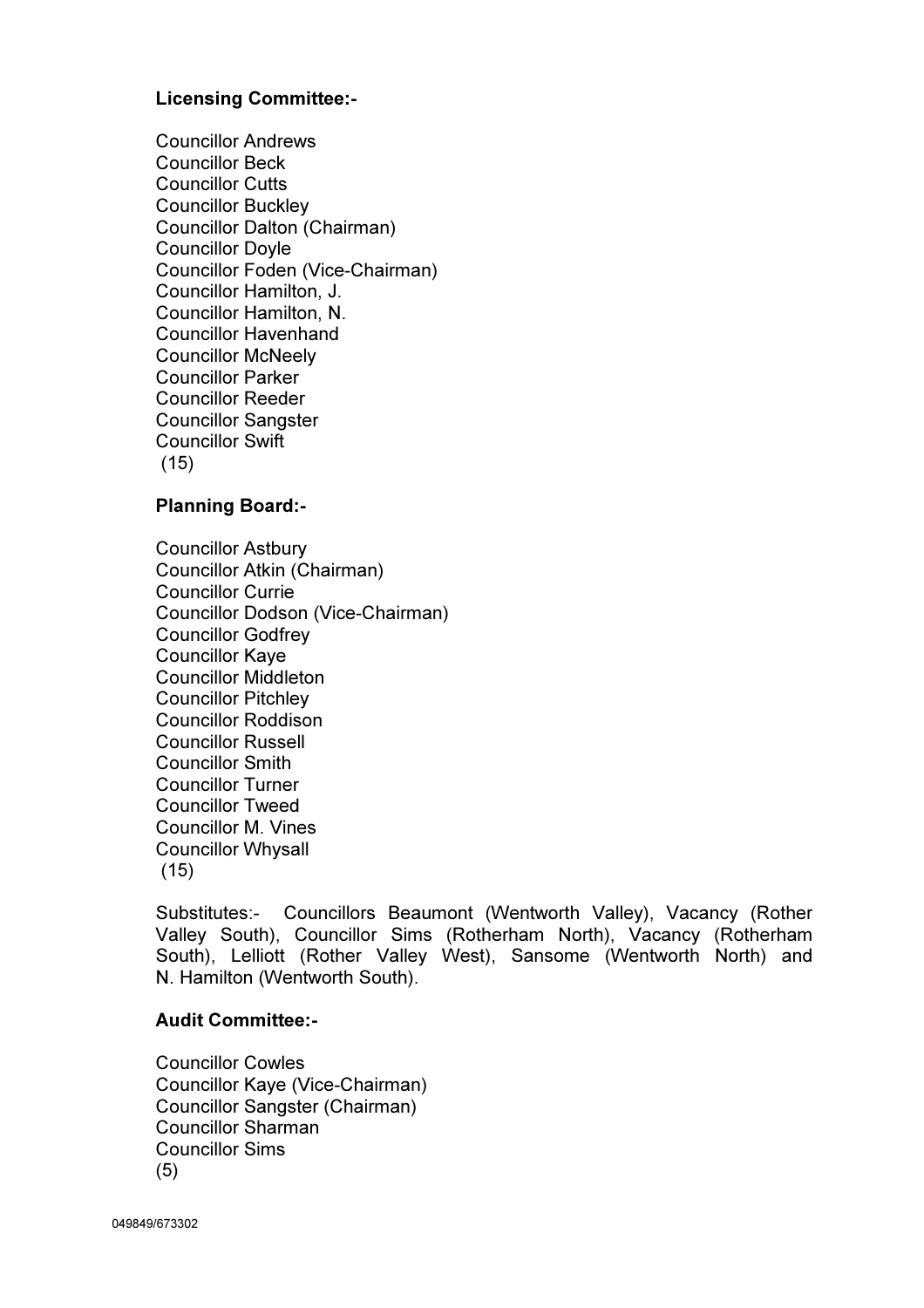## SELECT COMMISSIONS

#### Overview and Scrutiny Management Board:-

Councillor Ahmed Councillor Currie Councillor Hoddinott Councillor Middleton Councillor Parker Councillor Read Councillor Russell Councillor Sims Councillor Steele (Vice-Chairman) Councillor C. Vines Councillor Watson Councillor Whelbourn (Chairman) (12)

### Health:-

Councillor Dalton Councillor Havenhand Councillor Hoddinott (Vice-Chairman) Councillor Hunter Councillor Jepson Councillor Kaye Councillor Pitchley Councillor Steele (Chairman) Councillor Swift Councillor M. Vines Councillor Wootton Councillor Whysall (12)

## Improving Lives:-

Councillor Ahmed (Vice-Chairman) Councillor Ali Councillor Astbury Councillor Buckley Councillor Burton Councillor Clark Councillor Dodson Councillor Lelliott Councillor Reynolds Councillor Roddison Councillor Russell (Chairman) Councillor Turner (12)